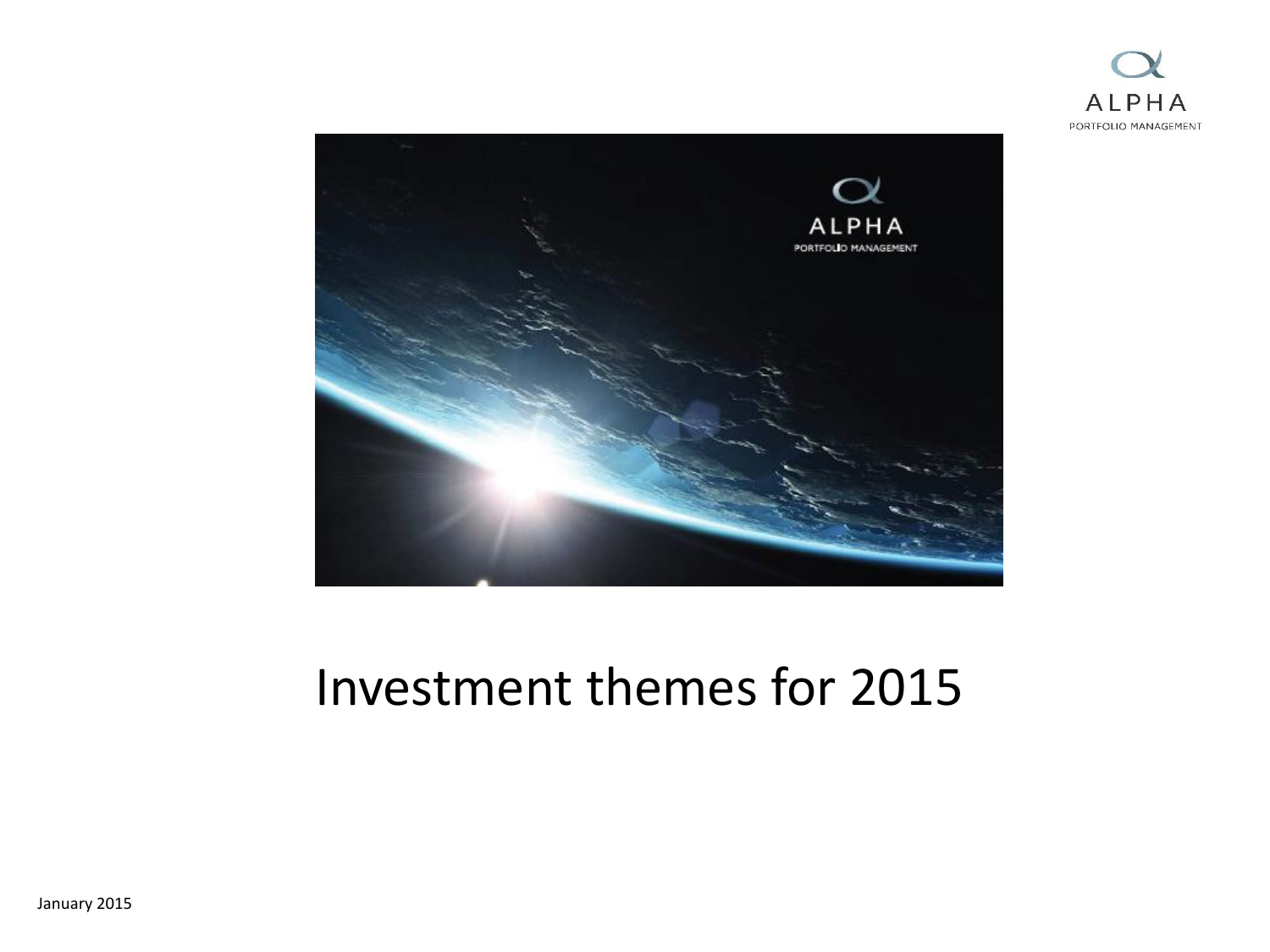### **We are entering a low return world**

- Many asset classes, but notably bonds, are priced to offer low absolute rates of return.
- We may all have to adjust to lower investment returns compared to recent years, in a low inflation environment.
- Identifying pockets of growth will be more important than ever:
	- 1. Equity
	- 2. Sector
	- 3. Geographic
- Yield attractions on specific equities are compelling compared to bonds.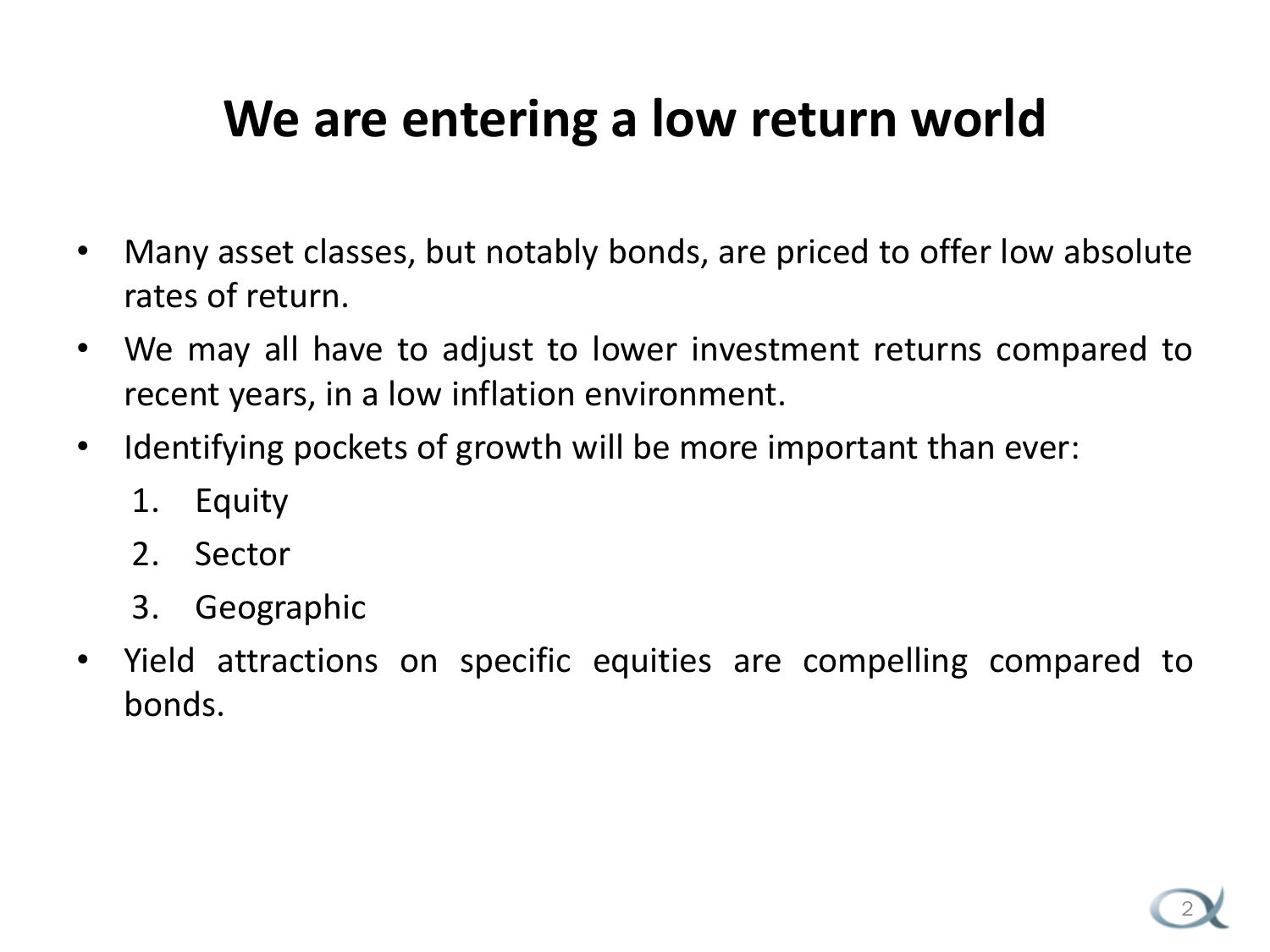## **Low inflation**

- The world has too much debt and debt reduction is deflationary.
- In many countries inflation remains well below central bank targets.
- European bond yields have fallen to record lows.
- Investors wary of sectors and markets with falling selling prices.
- Focus on businesses with pricing power.
- Companies with attractive yields and progressive dividend policies are likely to out-perform.
- Property.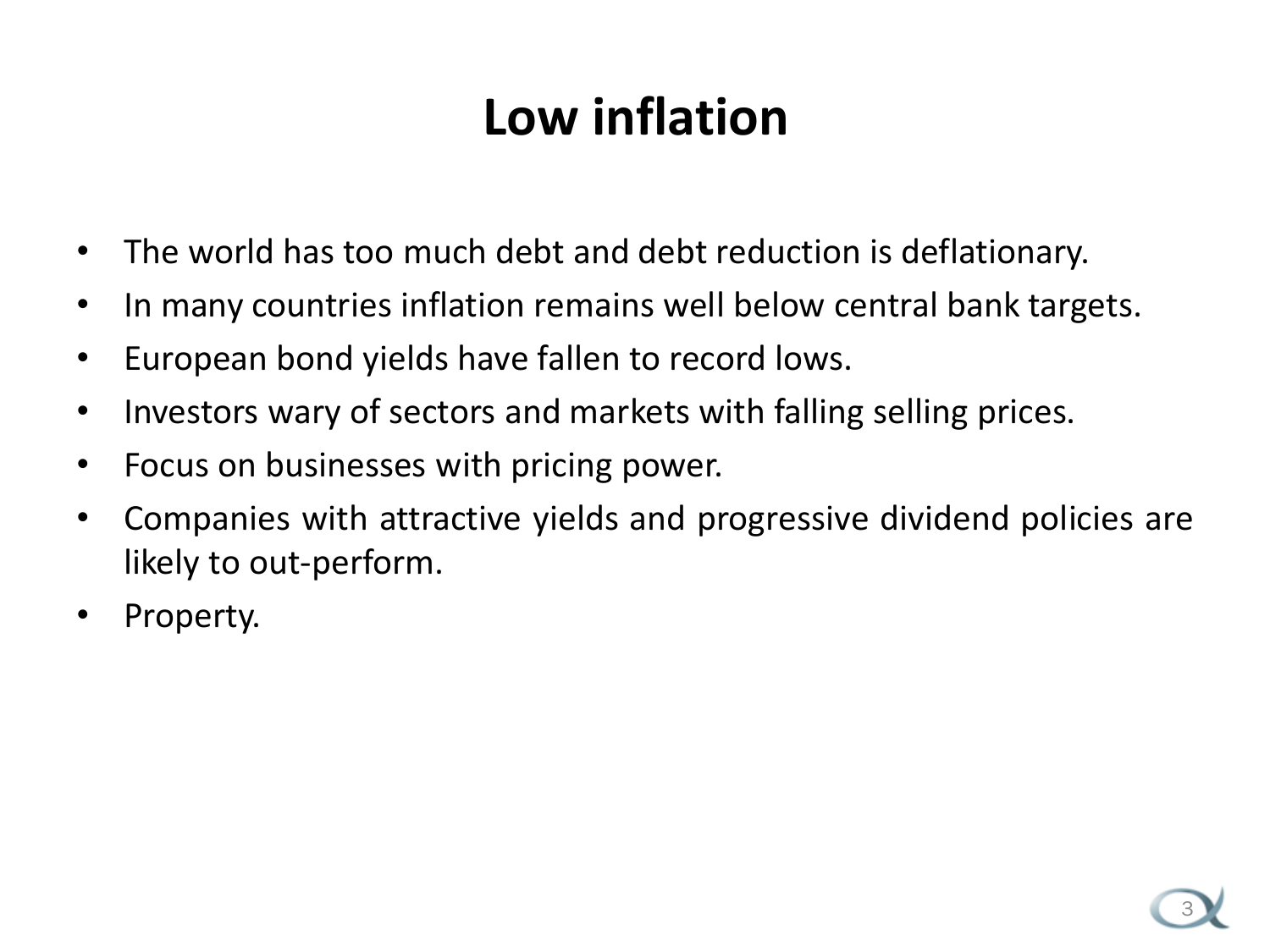# **A broadening recovery but divergence of developed economies**

- We expect 'more of the same' from the USA the anchor of global growth.
- Divergence in growth between the USA and Europe.
- The US Fed ended tapering in October, the ECB is still to embark on QE.
- China is likely to slow further.
- Japan likely to improve. US Dollar strength beneficial to UK overseas earners/exporters.
- Emerging Market debt is a concern.
- As economies diverge, identifying the correct investment strategy when investing in overseas markets remains key.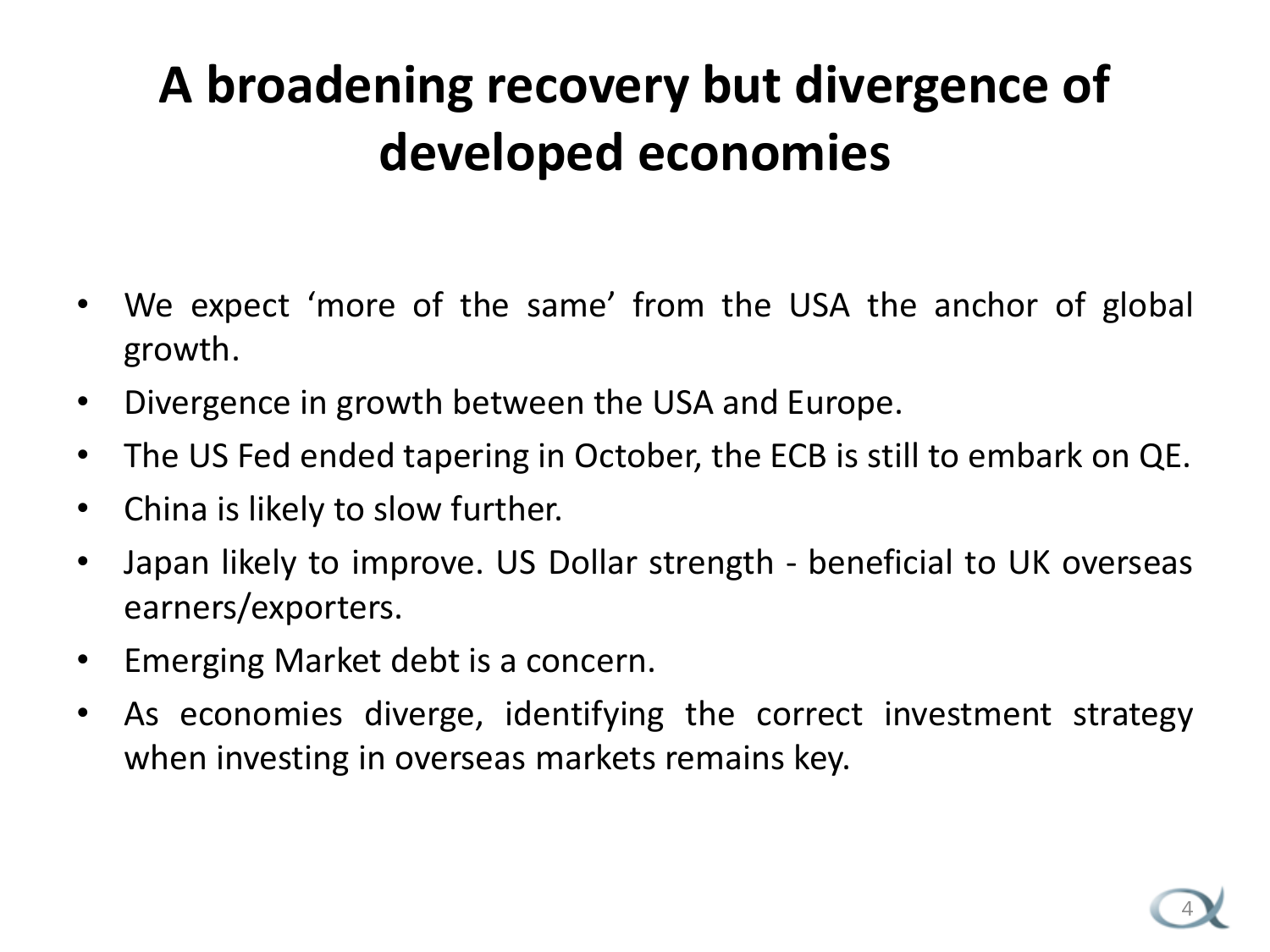#### **Lower energy costs**

- We will see a prolonged period of low oil prices and as a consequence all energy bills.
- This will result in clear winners and losers.
- Good for the global economy.
- Wealth is transferred away from oil producing countries.
- Shift towards consumer driven, developed economies.
- Overall lower energy costs will be very helpful to a number of industries and countries.
- Global Emerging Markets to struggle, notably Russia and other oil focused Frontier Markets.
- Energy consuming nations such as Japan, the EuroZone and India should benefit from lower oil prices.
- Lower energy bills are likely to be a cause for concern for the alternative energy sector.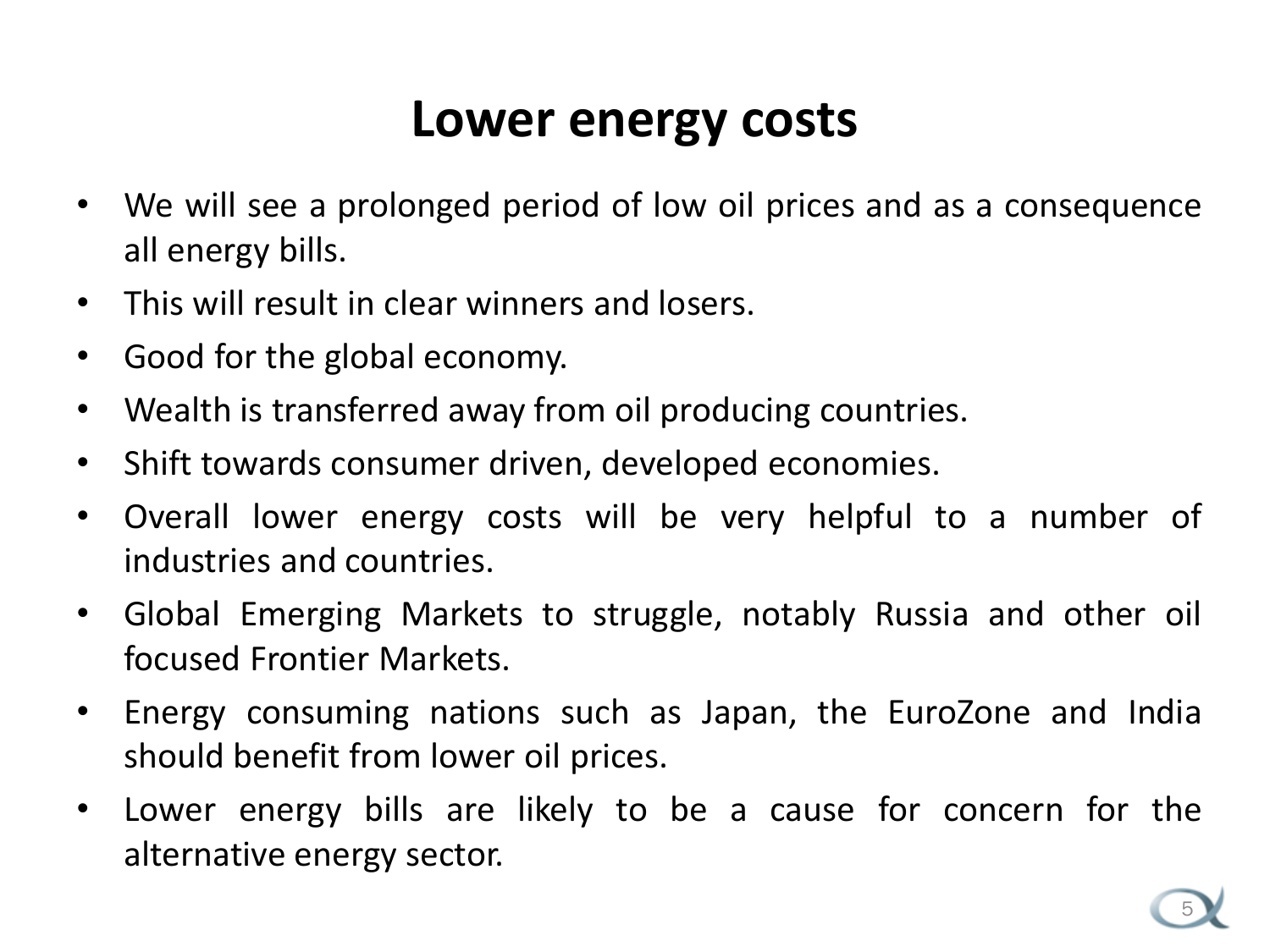### **Political uncertainty**

- General Election, due in May 2015.
- Increase the chance of another coalition.
- Britain's position in the EU questioned.
- Labour risk to tobacco and energy providers
- The Scottish independence vote, power is devolved from Westminster.
- 'United States of Great Britain'
- Further Sterling weakness against the US Dollar.
- Good news for UK exporters and overseas earners.
- European political risk resurfaces with the Greek snap election.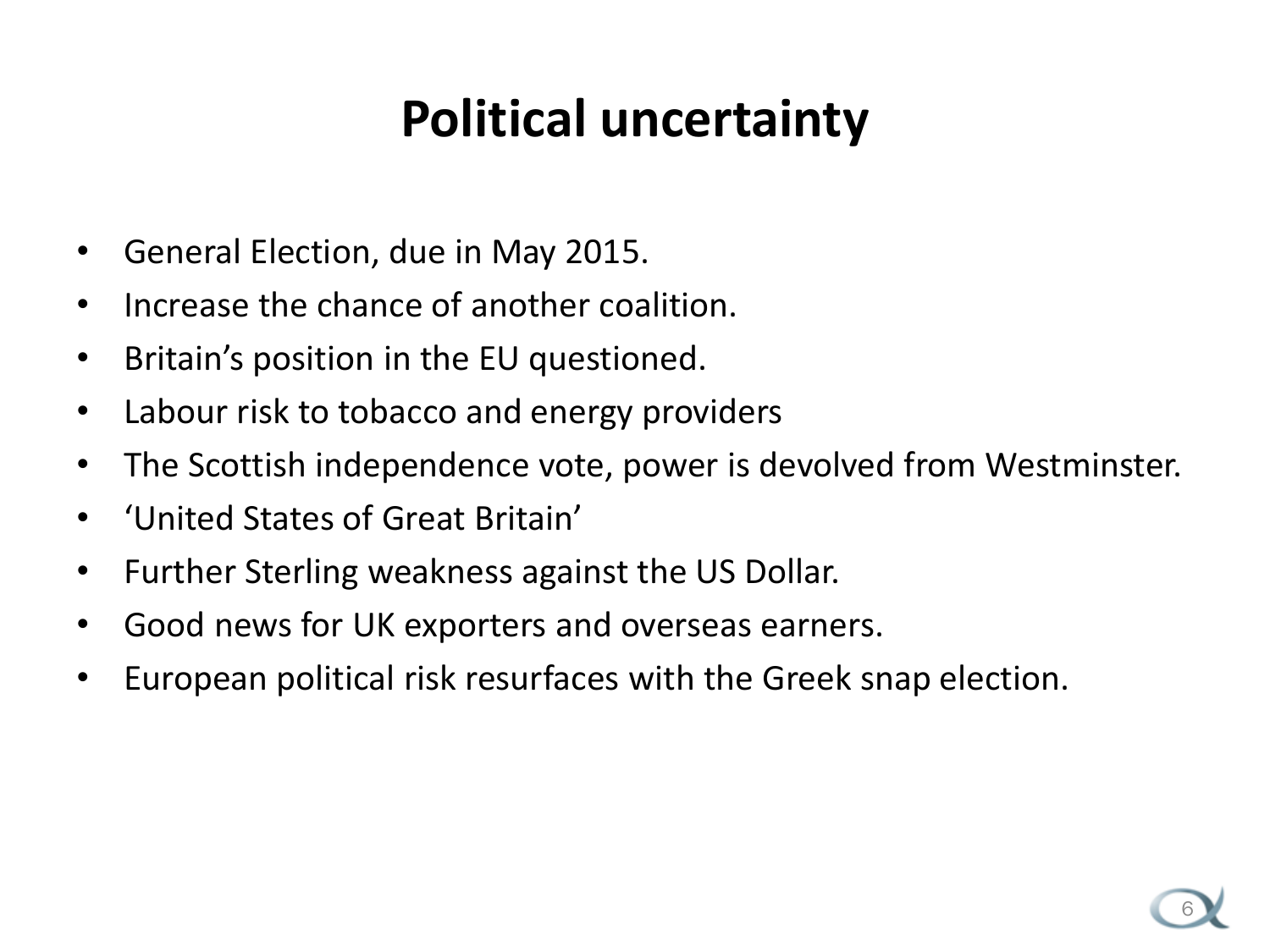# **US and UK interest rate rise deferred & consumer spending**

- Benign inflation outlook in both the USA and UK
- Lower oil prices
- Consumer spending outlook remains encouraging.
- The US housing market supporting US consumer spending.
- In the UK, two-tier market with house prices.
- London house prices should continue to cool in 2015.
- First BoE interest rate hike deferred late into 2015.
- Real wage growth would be the real kicker.
- Irish economy is the fastest growing in the EU investment, exposure to UK and Irish consumer.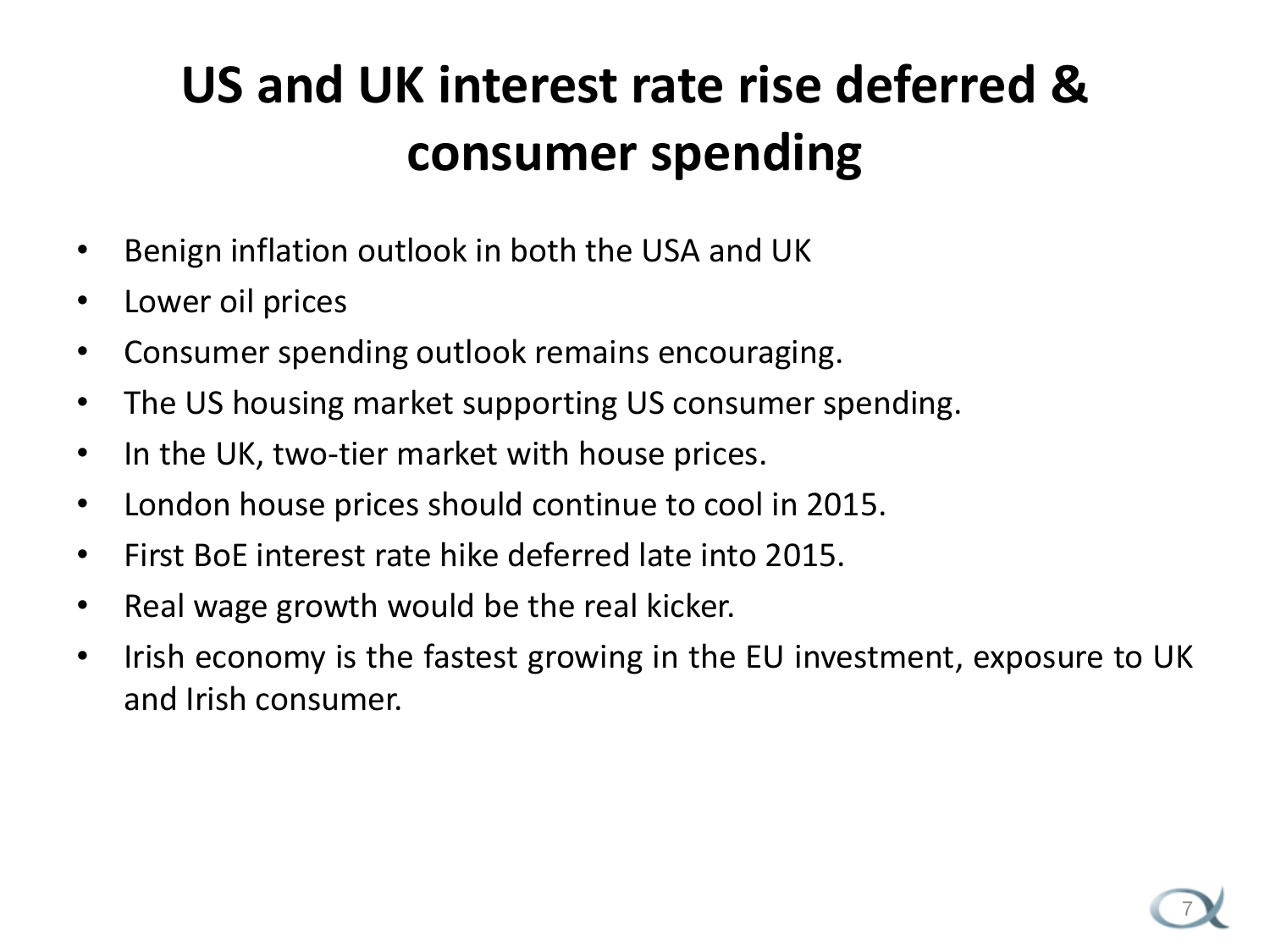### **China slowdown**

- Slowing export markets.
- Anti-corruption reforms.
- Slowing of the Chinese economy.
- Result excessive build-up of debt within companies and local authorities and a housing market with significant inventory.
- Headline GDP growth challenge to 6%-7%.
- Ongoing resources challenge.
- Global impact across Asia and EU Germany.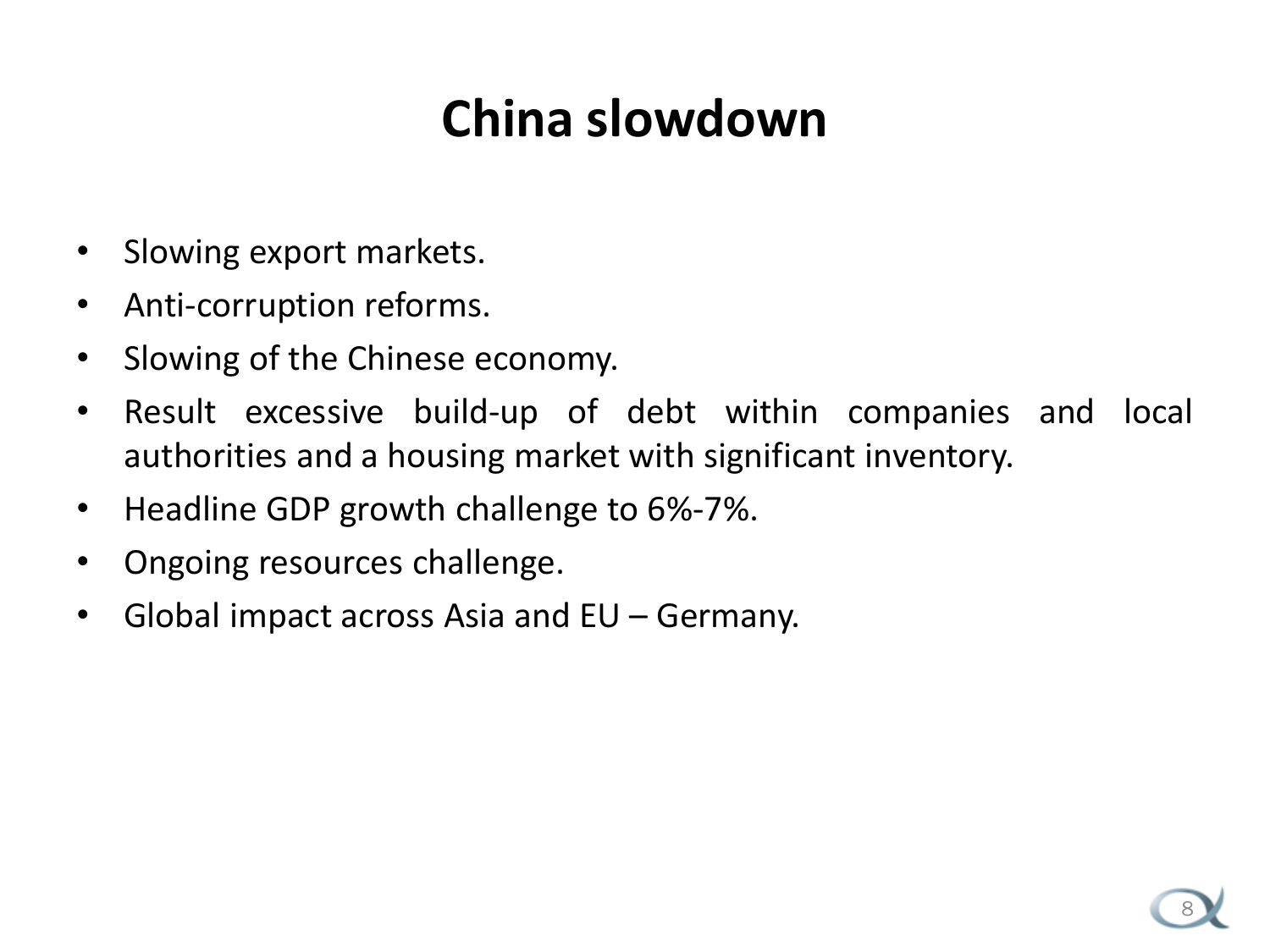#### **Structural strains**

- The things we don't expect, that catch all of us out.
- October's flash crash in the US Treasury's.
- Financial crisis has led industry regulators to reconsider their 'too big to fail' mentality.
- Unexpected introduction of risk to an investment, possible 'black swan' event.
- UK FTSE 100, over exposed to a few dominant sectors.
- Lower commodity prices, particularly oil expected to drag on FTSE.
- Diverse FTSE 250 and Small Cap indices are less constrained.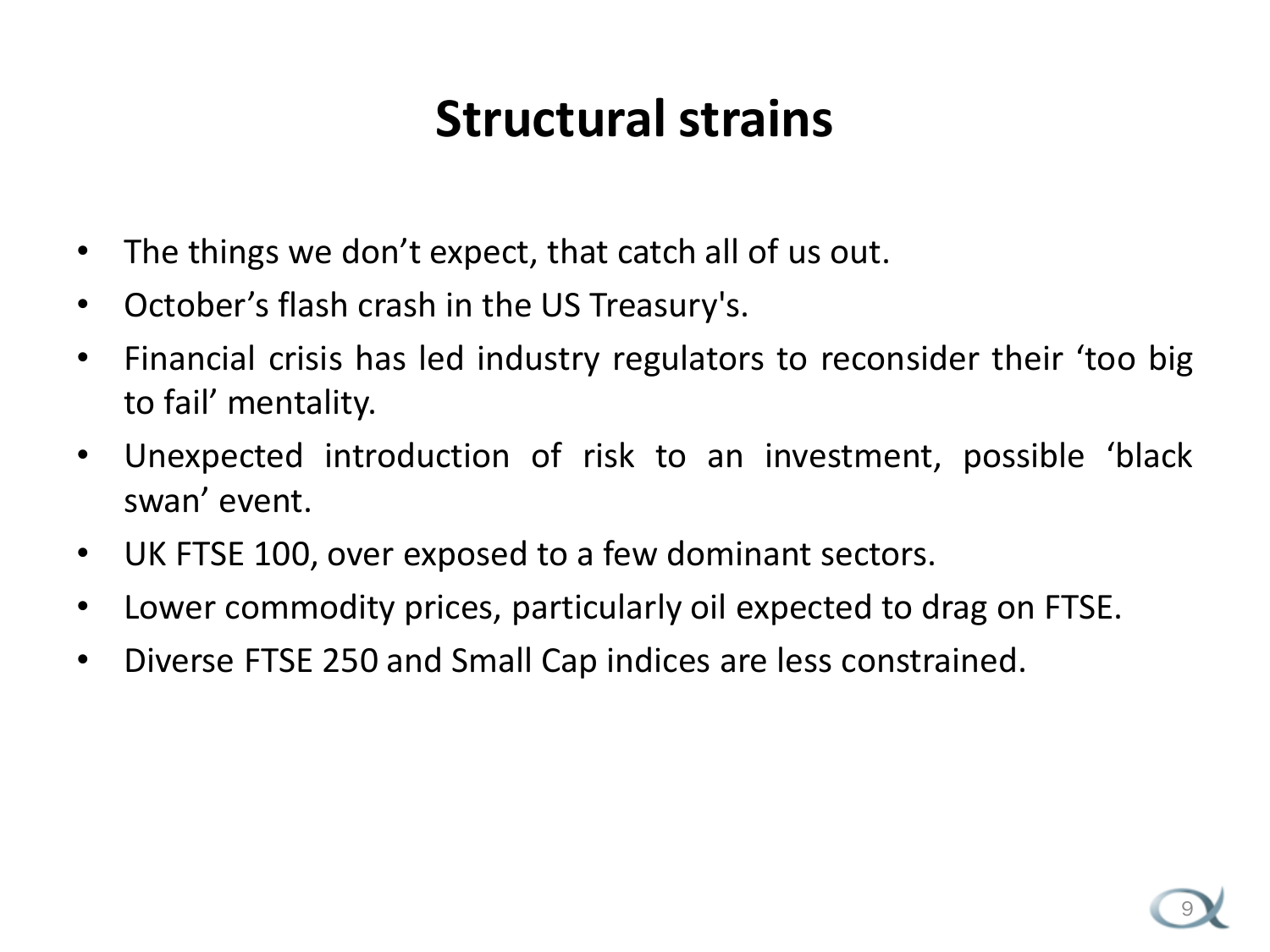## **The World will remain a dangerous place**

- Things don't always work out as investors and economists expect.
- Geopolitics.
- Far reaching implications of oil price correction.
- Fresh economic challenges to many oil producing nations.
- Tensions remain in the Middle East, rise of Islamic State.
- Russia and countersanctions to hurt the Eurozone.
- Political risk has reignited in Europe with the Greek Snap Election.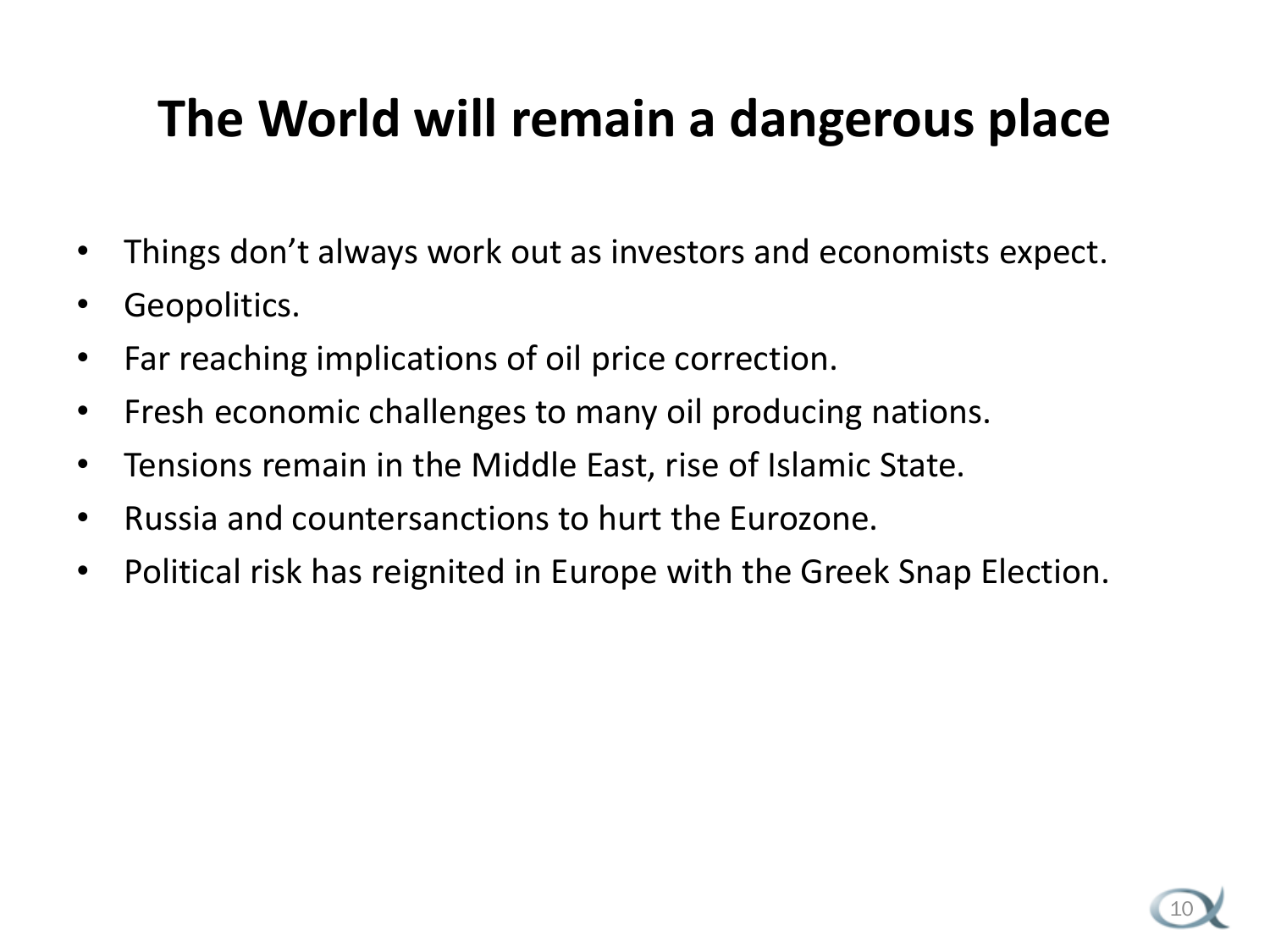#### **Expect M&A activity to continue**

- Companies will be challenged more than ever to keep growing.
- Acquiring businesses, can deliver attractive returns.
- Consolidation, driven by more challenging trading conditions.
- Defensive mergers to be a feature.
- Potentially trigger higher valuations.
- 2014 mega-merger due to tax inversion loopholes now closed.
- 2015 to see continued M&A activity.
- To trickle down into the UK mid-and small-cap sectors.
- Companies with high free cash flow yields should benefit from ongoing M&A activity.

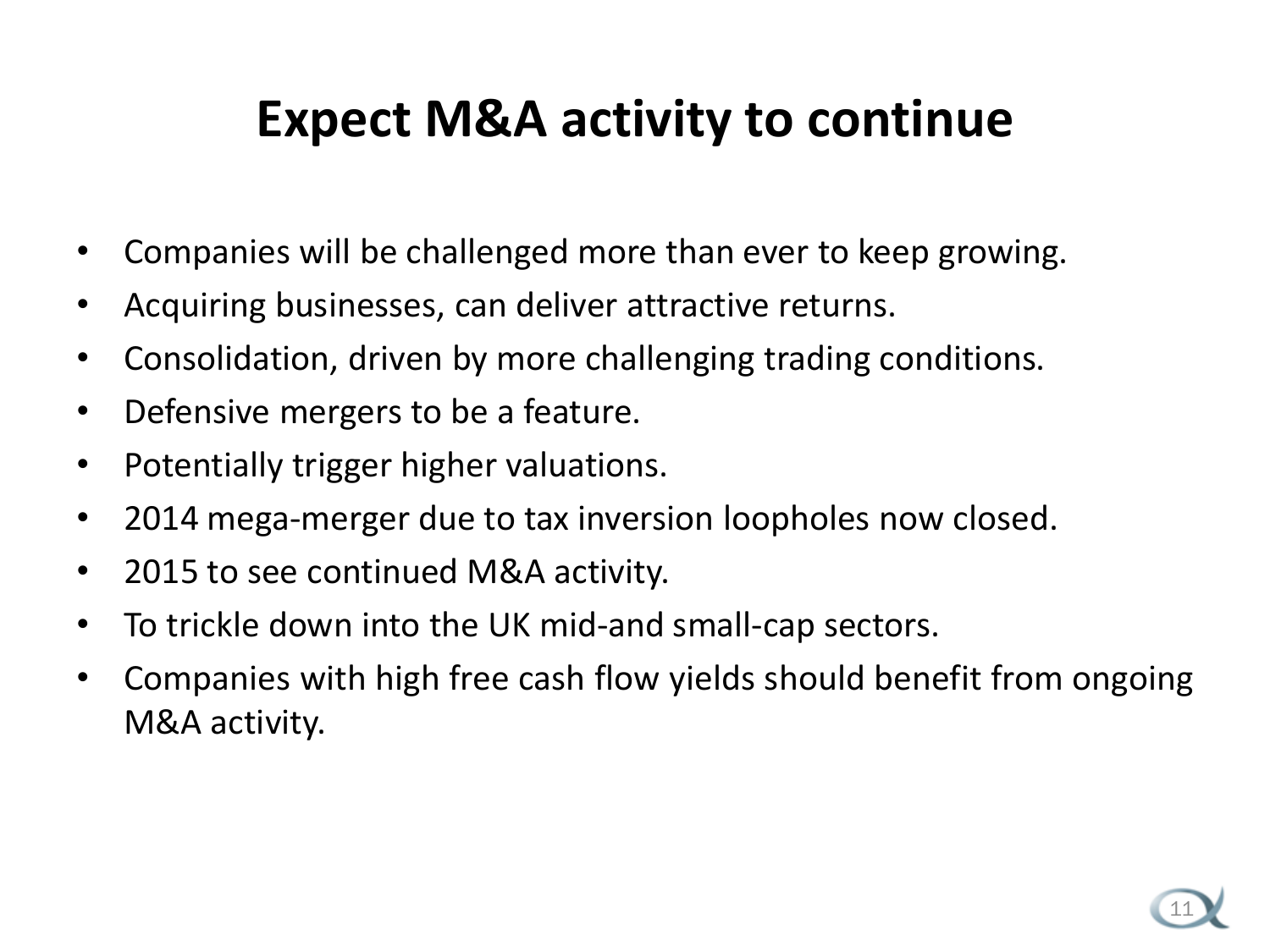# **And finally...**

With the S&P 500 currently hitting all-time highs, will the FTSE 100 make progress?

- Major structural differences between the US and UK stock markets.
- IT sector is 20% of the S&P 500 compared to 1% for the FTSE 100.
- Apple the largest US index constituent, stands at almost 4% v's HSBC 7%.
- The top 10 companies making up 18% of the S&P.
- The FTSE 100, the top 10 companies account for 40%.
- Two heavyweight sectors, Oil and Mining are likely to act as a drag.
- The UK is closer to Europe, any rally likely to be dependent on oil or the ECB.
- Mr Draghi was going to give us QE for Christmas, but it looks as if everyone will have to await bargains in the January sales instead!
- Will Greece give us a New Year's hangover?